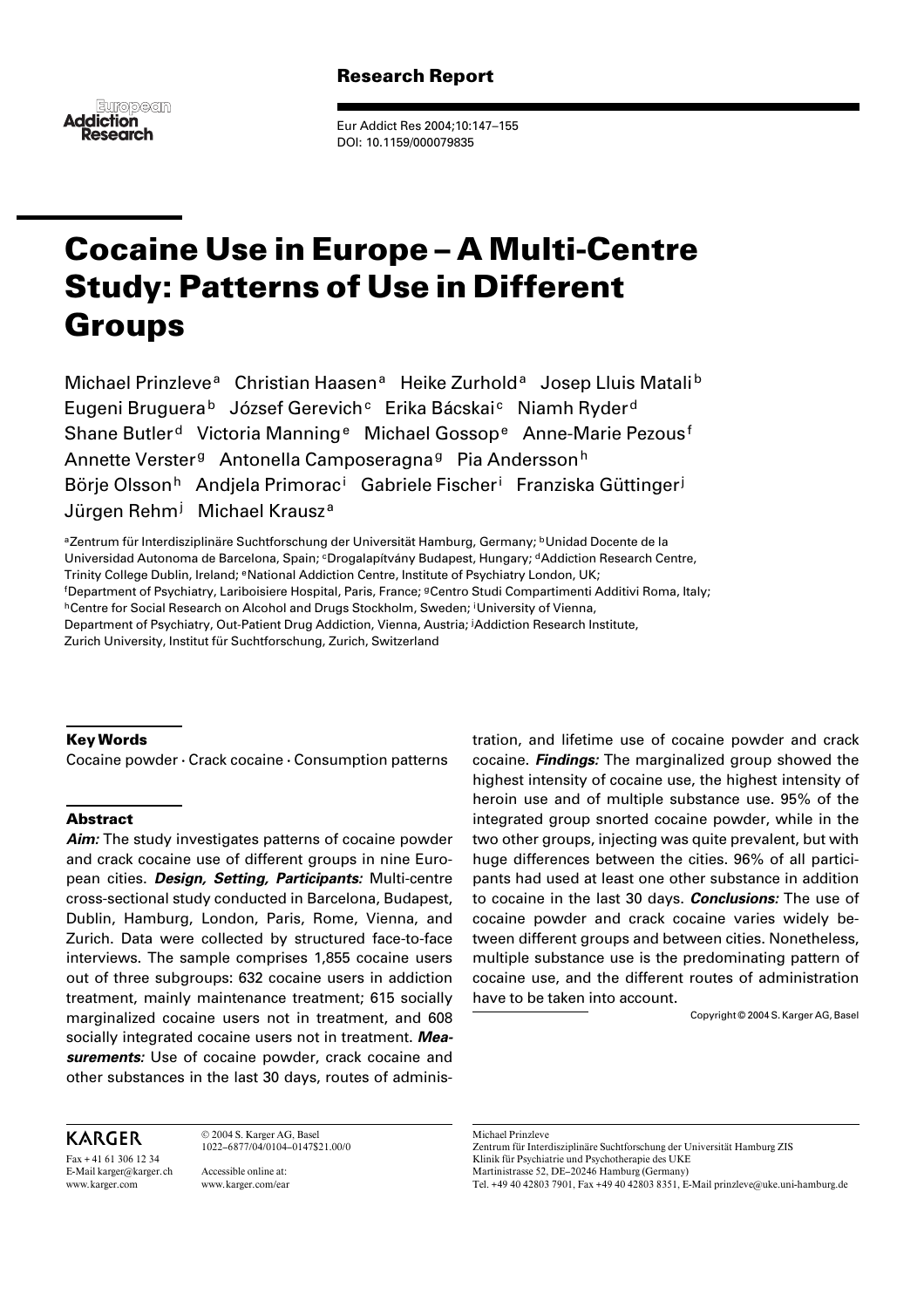## Introduction

Against the background of rising figures of cocaine use in Europe, a multi-centre study was carried out to define target group specific recommendations in order to improve the specific care for cocaine and crack users [Haasen et al., this issue]. One part of this multi-method study was a user investigation, i.e. quantitative interviews with cocaine users to analyse their consumption behaviour, social and health status and support needs.

Evidence so far suggests that cocaine is used in different drug using groups in Europe. Accordingly, given the importance of contextual factors for substance use in general, it may be assumed that patterns of cocaine use vary across different subgroups, and therefore are accompanied by different consequences of use. Hence, in the consumer investigation three different subgroups of cocaine users were recruited, each seen as relevant with respect to cocaine use. One group consisted of cocaine users who are treated in a drug-specific setting, mainly outpatient maintenance treatment, since a number of studies have shown that concurrent abuse of cocaine is widespread in methadone patients [1–3]. The second group consisted of socially marginalized drug users who belong to the 'old' drug scene of heroin users and who are outside a drug specific treatment. In this group, an increasing use of cocaine has been observed in recent years [4, 5]. Socially integrated drug users who are using cocaine mainly in recreational contexts constituted the third target group, since cocaine use in this group seems to play an important role as a part of an occasional use, e.g. at dance events or 'raves' [6].

In addition to taking different users groups into account, the distinction between cocaine hydrochloride, or cocaine powder, and crack cocaine is of central importance with respect to the patterns of cocaine use. Crack cocaine is associated with different sequences or progressions of use [7, 8], different routes of administration and subsequent degrees of abuse liability and propensity for dependence [9, 10], different users groups [11, 12], and different treatment outcomes [13, 14].

Hence, the analyses presented here mainly focus on two aspects: (1) differences in the consumption behaviour between the different groups of cocaine users, and (2) differences between the use of cocaine powder and crack cocaine.

## Methods

#### *Design*

In each participating city, cocaine and crack users from three different subgroups were recruited: 70 cocaine/crack users in drug treatment, mainly maintenance treatment; 70 socially marginalized cocaine/crack users outside a drug specific treatment, and 70 socially integrated cocaine/crack users not in a drug-specific treatment.

The three target groups were recruited at specific locations suitable to access the respective groups. The treatment group was recruited mainly in out-patient maintenance clinics or, if not possible, in other (inpatient or outpatient) addiction treatment settings. The marginalized group was recruited at places where drug users usually meet to sell, buy or use drugs, or in the surroundings of lowthreshold addiction facilities, e.g. needle exchange programmes or safe injection rooms. The integrated group was recruited at different party places, e.g. discos, nightclubs or pubs, or through private contacts. To exclude an overlap between the three target groups, each centre determined specific recruitment locations, i.e. treatment facilities and places typically attended by the two other groups.

Besides affiliation to the respective target group, the inclusion criterion was a use of cocaine powder or crack cocaine at least once in the last month. The three target groups were recruited according to a criterion-oriented sample strategy: They were recruited consecutively until 70 cocaine and crack consumers were included into each subsample (n = 210 for each centre). Subjects at the determined recruitment locations were first asked with regard to the inclusion criteria. If these were met and after the subject gave informed consent, the interview took place. After the interview, the participants received 10 Euro or a respective compensation fee.

#### *Measures*

Structured face-to-face interviews were conducted to assess the consumption behaviour, social and health status. The instrument used was an adjusted version of the Maudsley Addiction Profile MAP [15]. Besides, self-ratings were used to assess the dependence upon cocaine using the Severity of Dependence Scale SDS [16], the treatment motivation by means of Transtheoretical Model-based instruments [17, 18], and the present treatment and service utilisation behaviour, which all will be analyzed in future manuscripts.

The MAP is a brief, interviewer-administered questionnaire that measures problems in four domains: substance use, health-risk behaviour, personal/social functioning, and physical and psychological health. The MAP was extended with items concerning the patterns, and the history of cocaine and crack use, the number of drugor alcohol-specific treatments, and some items concerning the social situation. All instruments and a user manual following the original manual [19] were provided in English or in German. If necessary, they were translated into the respective language and, as a control, back-translated.

Data on substance use was assessed according to the total number of days of use within the last 30 days, and the routes of administration. In case of more than one route of administration, the most severe was recorded. In addition to the current drug use data, lifetime data assessed according to the EuropASI [20] was reported for cocaine powder and crack cocaine.

#### *Subjects*

Because of the low prevalence of cocaine in Stockholm [Haasen et al., this issue], it was not possible to recruit a sufficient number of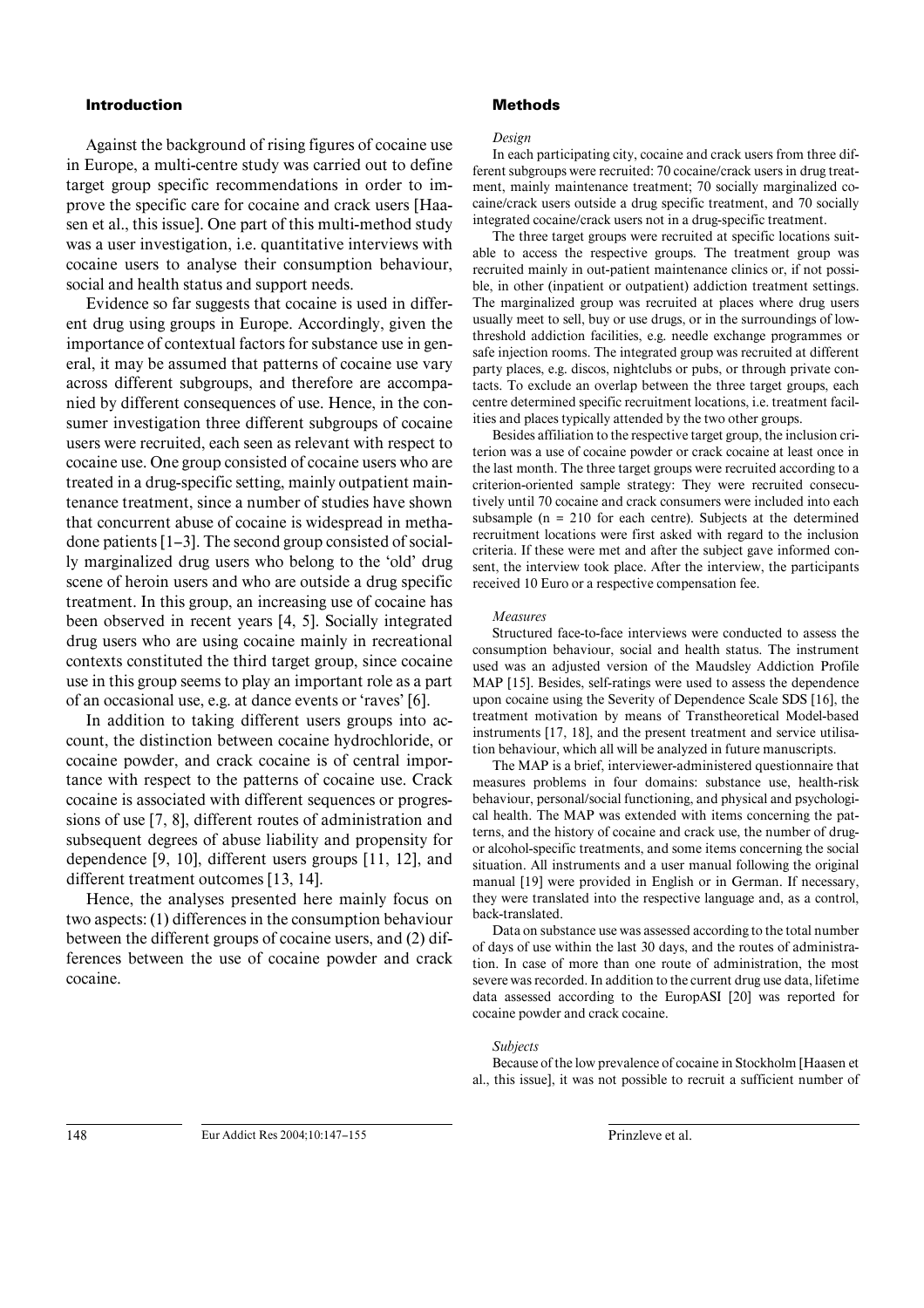cocaine users who met the inclusion criterion of having used cocaine powder or crack cocaine at least once in the past month. Therefore, the following analysis is based on data from nine European cities.

The total number of subjects is 1,855, with 34% belonging to the treatment group, 33% to the marginalized group, and 33% to the integrated group. There are small deviations from the originally intended sample size of 70 cocaine users in each group and each city: for the marginalized group in Dublin ( $n = 73$ ), Paris ( $n = 74$ ), London  $(n = 57)$  and Zurich  $(n = 61)$ , for the integrated group in Dublin  $(n = 11)$ 51) and Paris ( $n = 67$ ), for the treatment group in Dublin ( $n = 71$ ) and Paris ( $n = 71$ ).

As regards the recruitment places the subjects were in general recruited as intended. In the treatment group, 81% were recruited in maintenance clinics, 9% in other drug treatment services. The marginalized group was mainly recruited in low-threshold facilities (58%), on the drug scene (16%), or via snowballing (10%). The integrated group was recruited mainly at night-life sites (38%) or via snowballing (40%) and the rest (17%) at different medical services or public places.

#### *Procedure*

In this paper, the main focus of the statistical analyses is on a comparison between the target groups. Additionally, major differences between cities within each target group are mentioned. Only established statistical procedures were used. The comparison of frequencies was done by means of  $\chi^2$  test. For the comparison of means, only nonparametric techniques were used (Kruskal-Wallis test, Mann-Whitney test), because the distribution of values of all variables under examination in this paper was not normal.

For the comparison between the target groups, differences between each pair of means were analyzed using an adjusted significance level of  $p < 0.01$ , for the comparison between subgroups within each target group the significance level was  $p < 0.001$ .

#### Results

### *Sample Characteristics*

Thirty-two percent of the 1,855 participants were female. The highest proportion of females (37%) was found in the integrated group, followed by the marginalized group (31%) and the treatment group (28%). The proportion of females varied widely between the cities, ranging from less than 20% in Barcelona and Paris to 40% and more in London and Dublin.

The average age of the whole sample was  $30.8 (\pm 7.4)$ years, ranging from 16 to 62 years. On average, males  $(31.7 \pm 7.5 \text{ years})$  were 3 years older than females (28.8  $\pm$ 6.6 years), and the treatment group (33.1  $\pm$  7.6 years) was older than the marginalized group  $(31.3 \pm 7.0 \text{ years})$ , which again was older than the integrated group (27.9  $\pm$ 6.5 years).

The distinction between the marginalized group and the integrated group was primarily based on the degree of social integration, or disintegration, respectively. And, as

Patterns of Cocaine Powder and Crack Cocaine Use in Europe

expected, there were significant differences between the target groups, and these differences were pointing in the expected direction with the lowest degree of social integration in the marginalized group. Twenty-one percent of the marginalized group had lived in unstable living arrangements in the past 12 months, compared to 2% in the integrated group and 10% in the treatment group. The marginalized group showed the highest rate of current unemployment (74%, integrated group: 18%; treatment group: 67%), and only 34% indicated no criminal activities in the past 30 days prior to the interview, while this was true for 58% in the integrated group, and 50% in treatment group. On the other hand, these results cannot disguise that a substantial minority of those classified as socially marginalized in fact seemed to live in a relatively good social situation as regards living arrangements, employment, and the possibility to abstain from criminal activities.

## *Use of Cocaine Powder and Crack Cocaine*

In total, 86% of all subjects had used cocaine powder in the past 30 days prior to the interview, 27% had used crack cocaine. The comparison between the three subgroups as a whole shows that as expected the use of cocaine powder was highest in the marginalized group, followed by the treatment group, which again used more frequently than the integrated group. For crack cocaine, the differences were in the same direction and again significant between the three groups (table 1).

On the other hand, the differences especially between the treatment group and the marginalized group were, although statistically significant, not as marked as expected. One explanation for this was the different prevalence of powder cocaine and crack cocaine, respectively (fig. 1). The prevalence of cocaine powder use was comparatively low in the marginalized group in Paris, London and Hamburg, and in London and Paris in the treatment group as well. On the other hand, in these three cities crack cocaine played an important role in terms of a high prevalence in the treatment group and in the marginalized group. In the integrated group, in 5 of the 9 cities a small number of crack cocaine users was found, but in general the use of cocaine powder was predominating in all of the nine cities.

As figure 1 also indicates, a small number of subjects used cocaine powder as well as crack cocaine. The use of only one form of cocaine was the most frequent, and in total 73% used cocaine powder alone, and 14% used crack cocaine alone. But in sum 12% currently used crack cocaine as well as cocaine powder, 40% of them belonging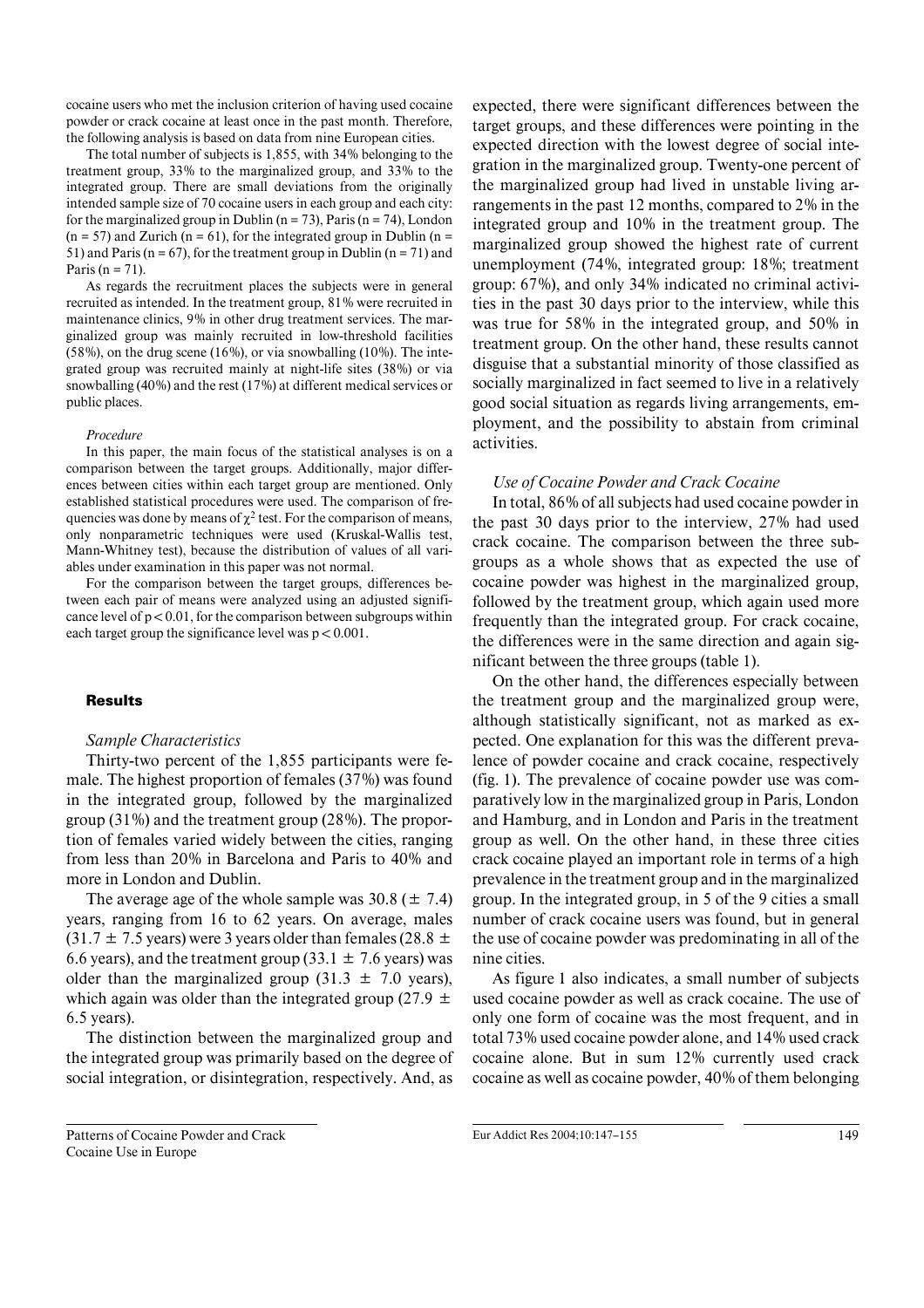| <b>Table 1.</b> Substance use: days with use in the last 30 days by target group |  |  |
|----------------------------------------------------------------------------------|--|--|
|----------------------------------------------------------------------------------|--|--|

| Substance             |                          | Target group |                             |           |                           |           |        | $\mathbf{p}$ |
|-----------------------|--------------------------|--------------|-----------------------------|-----------|---------------------------|-----------|--------|--------------|
|                       | treatment<br>$(n = 632)$ |              | marginalized<br>$(n = 615)$ |           | integrated<br>$(n = 608)$ |           |        |              |
|                       | mean                     | <b>SD</b>    | mean                        | <b>SD</b> | mean                      | <b>SD</b> |        |              |
| Cocaine powder        | $11.2^{a,b}$             | 11.1         | 13.9 <sup>a, c</sup>        | 12.6      | $7.0^{b,c}$               | 6.7       | 32.1   | < 0.001      |
| Crack cocaine         | 5.5a, b                  | 10.2         | $7.9a$ , c                  | 11.8      | $0.2b$ , c                | 1.7       | 231.91 | < 0.001      |
| Alcohol               | $9.6^{a, b}$             | 12.0         | $7.3a$ , c                  | 10.5      | $13.8^{b,c}$              | 9.8       | 167.38 | < 0.001      |
| Heroin                | $8.6^{a, b}$             | 11.7         | $15.0^{a,c}$                | 13.6      | $1.0^{b,c}$               | 4.8       | 513.67 | < 0.001      |
| Non-presc. methadone  | $1.5^{a, b}$             | 5.7          | $1.8^{a,c}$                 | 5.4       | 0.1 <sup>b,c</sup>        | 1.3       | 112.7  | < 0.001      |
| Non-presc. medication | 6.7a, b                  | 10.7         | $4.6^{a,c}$                 | 9.0       | $1.1^{b,c}$               | 4.6       | 167.43 | < 0.001      |
| Amphetamines          | (0, 9a, b)               | 3.9          | 1.1 <sup>a, c</sup>         | 4.1       | 1.8 <sup>b,c</sup>        | 3.3       | 230.81 | < 0.001      |
| Cannabis              | 11.4 <sup>a</sup>        | 12.6         | 10.8 <sup>b</sup>           | 12.3      | $15.0^{a,b}$              | 12.5      | 44.72  | < 0.001      |
| Hallucinogens         | 0.3 <sup>a</sup>         | 2.8          | $0.5^{b}$                   | 3.2       | $0.6^{a, b}$              | 1.8       | 112.18 | < 0.001      |
| Inhalants             | 0.0 <sup>a</sup>         | 0.1          | 0.1 <sup>b</sup>            | 1.3       | $0.2^{a, b}$              | 1.4       | 41.96  | < 0.001      |

Means in a row sharing the same superscript letter differ significantly at  $p < 0.01$  (Mann-Whitney tests).

to the treatment group, 47% to the marginalized group and 13% to the integrated group.

Accordingly, when looking at the differences between the target groups, the different prevalence of crack cocaine and the different patterns of use have to be taken into account. This was done using the maximum number of days with use of either cocaine powder or crack cocaine. Then, the marginalized group used cocaine on  $20.3 (\pm 10.7)$  days, whereas the treatment group has used on 15.7 ( $\pm$  11.0) days (*Z* = –7.47, p < 0.001). Due to the very low prevalence of crack cocaine in the integrated group, the values here did not change remarkably (7.0  $\pm$ 6.7 days).

For the use of cocaine in general, the proportion of regular users was computed, with a use of more than two times per week as the criterion for regular use. Results show that only 37% of the integrated group used cocaine regularly, compared to 66% of the treatment group and 81% of the marginalized group ( $\chi^2_{(2)}$  = 261.54, p < 0.001). This pattern, i.e. highest proportion of regular users in the marginalized group followed by the treatment group and lowest frequency in the integrated group, was found in 7 of the 9 cities, except Zurich, where a higher proportion of regular users was found in the treatment group than in the marginalized group (76 vs. 69%), and in Budapest with the highest proportion of regular users in the treatment group (94%) followed by the integrated group (69%) and the lowest proportion in the marginalized group (43%).

# *Routes of Cocaine Administration*

In principle, all routes of administration were found, but the oral use was only practiced by 7 subjects, 2 out of the treatment group, 3 out of the marginalized group and 2 out of the integrated group. Within the integrated group, the predominant route of administration of cocaine powder was snorting, which was practiced by 95% of all cocaine powder users in this group. Four percent were smoking or chasing cocaine powder in this group, and 2% were injecting. There were only marginal differences between the cities within this group, and the lowest prevalence of snorting cocaine powder was found in Paris with 88%.

There were no differences in the routes of administration between the two other groups ( $\chi^2_{(2)}$  = 2.04, p = 0.361). In each case about 60% of the cocaine powder users were injecting (treatment: 58%; marginalized: 61%), about one third were snorting (treatment: 36%; marginalized: 32%), and 5% in the treatment group and 6% in the marginalized group were smoking or chasing cocaine powder. Although very similar at first sight, the routes of administration differed markedly between the cities. In Budapest about 90% of cocaine powder users in both treatment and marginalized group were snorting, whereas in Dublin, Hamburg, Vienna, and Zurich, injecting was the predominant route of using cocaine powder, with rates ranging from 70% in Hamburg to 84% in Zurich for the treatment group, and from 65% in Zurich to 99% in Vienna for the marginalized group. In Barcelona, Paris and Rome, about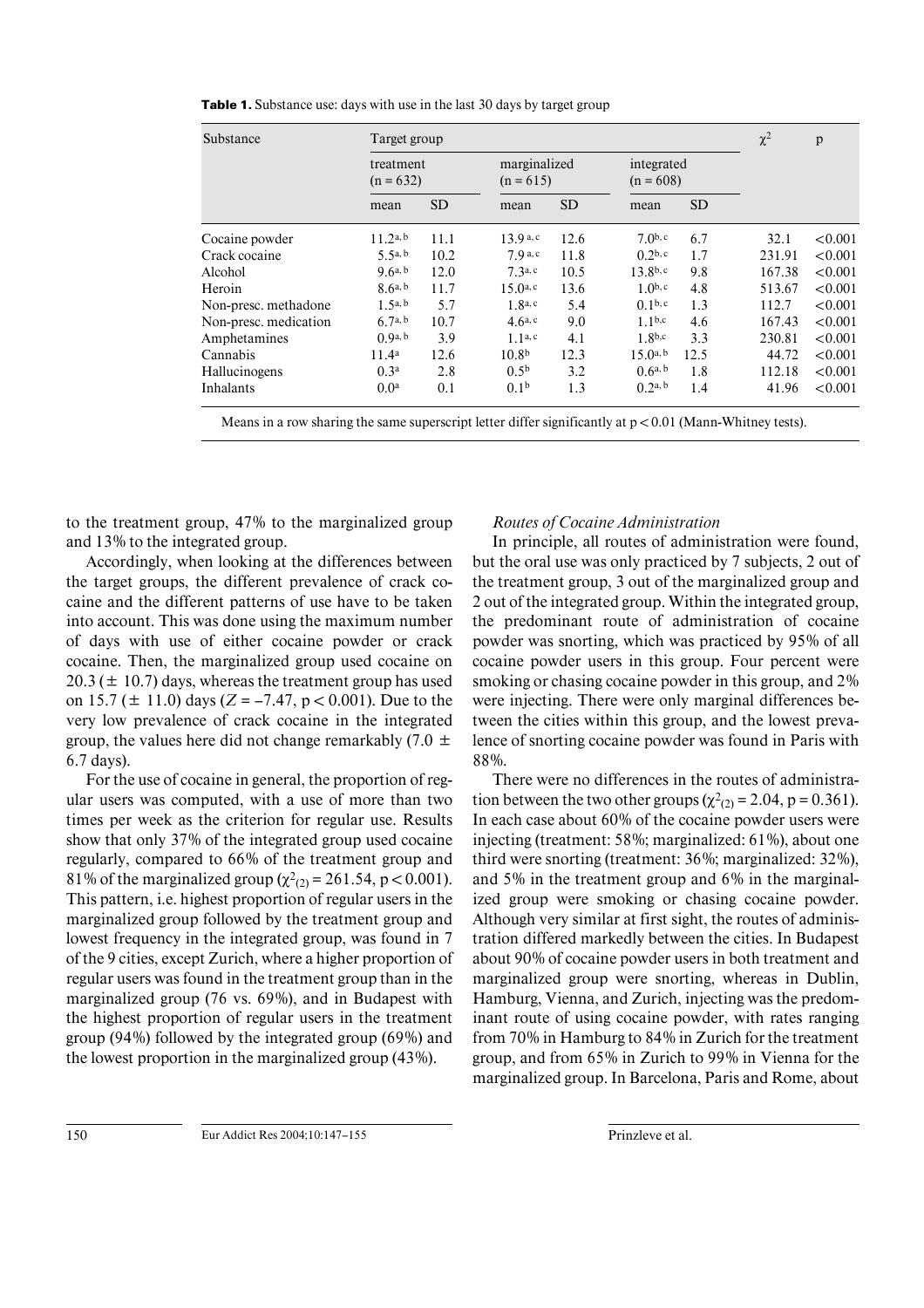

Fig. 1. 30-day prevalence of cocaine powder and crack cocaine by target group and city.

50% of the cocaine powder users in the treatment group were injecting, but snorting was also quite common with rates of about 40%. Snorting was even more frequent than injecting in the marginalized groups in Paris (48 vs. 32%) and Rome (57 vs. 30%), whereas in Barcelona 97% of the cocaine users in the marginalized group were injecting.

About 90% of the crack cocaine users were smoking, about 10% were injecting. Injecting crack cocaine was largely restricted to Paris and London, and in each case both to the treatment group and the marginalized group. For those who had used cocaine powder as well as crack cocaine ( $n = 230$ ), in general two groups of users with respect to the application mode were found. Forty-four percent of the parallel users were injecting cocaine powder and smoking crack cocaine, 37% were smoking crack cocaine and snorting cocaine powder. A pattern of using one application mode for both forms was only found for 7% (smoking) and 5% (injecting). But there was a strong relationship between injecting cocaine powder and injecting heroin. Seventy-eight percent of the cocaine powder injectors had used heroin as well. The very small group of those injecting crack cocaine  $(n = 49)$  had a prevalence of heroin use of 59%.

# *Lifetime Use of Cocaine Powder and Crack Cocaine*

Only 7% in both treatment group and marginalized group stated no regular lifetime cocaine use (period of at least 6 months with regular use), while this was true for 29% in the integrated group ( $\chi^2_{(2)} = 171.85$ , p < 0.001). The proportion of those within the integrated group, who

Patterns of Cocaine Powder and Crack Cocaine Use in Europe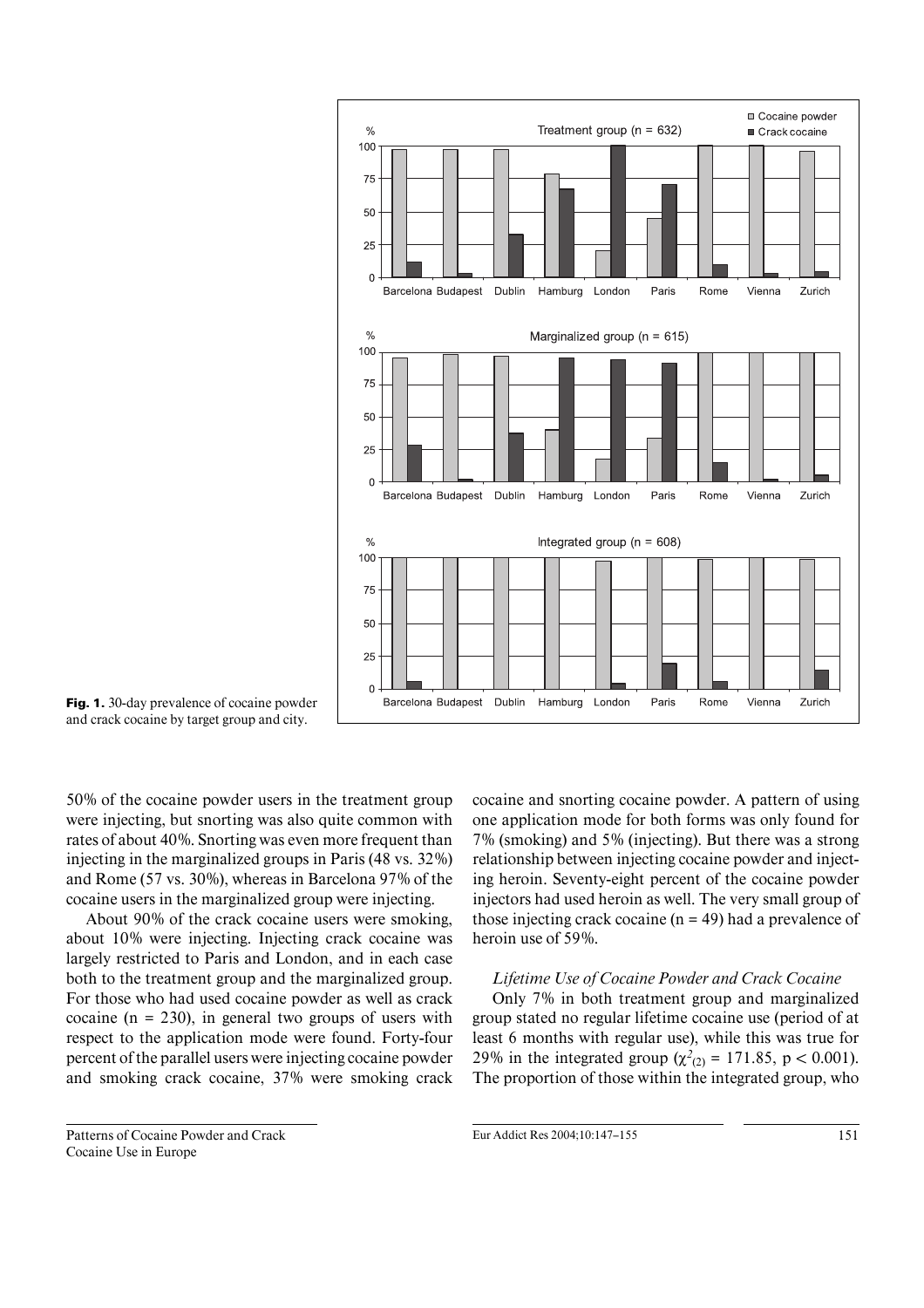indicated no regular lifetime use varied extremely between the cities. While in Dublin 82% of the integrated group reported no regular use, this was the case for only 6% in Budapest. Rates of about 40% were found in Barcelona, Hamburg and Paris, rates between about 10 and 20% in London, Rome, Vienna and Zurich.

For those, who had had a period of regular lifetime use of cocaine, there were differences between the three groups in the years of use ( $\chi^2_{(2)} = 77.33$ , p < 0.001), but not in the age of initiation. Here, the minimum value for the age of initiation and the maximum value for the years of use of either cocaine powder or crack cocaine were used. For all three target groups, the age of initiation of regular cocaine use was between 22 and 23 years on average (treatment:  $22.8 \pm 6.5$  years; marginalized:  $22.3 \pm 6.3$ years; integrated:  $22.9 \pm 5.4$  years), whereas the years of regular use differed between the integrated group (4.3  $\pm$ 3.6 years) on the one hand, and both treatment group (6.7  $\pm$  5.2 years; p < 0.01) and marginalized group (6.9  $\pm$  5.6 years;  $p < 0.01$ ) on the other.

In general, regular crack cocaine use started later than the regular use of cocaine powder. The mean age of initiation of those, whose only lifetime use was regular use of cocaine powder (n = 1,126), was 22.6 ( $\pm$  6.0) years, and this was about 3 years earlier than the mean age of initiation of those  $(n = 163)$  with a regular use of crack cocaine only, who started at 25.8 ( $\pm$  7.5) years (Z = –5.13, p < 0.001). Of all participants,  $15\%$  (n = 282) reported a regular lifetime use of both cocaine powder and crack cocaine. The mean age of initiation here was  $21.2 (\pm 5.2)$  years for cocaine powder, and the regular use of crack cocaine started about 4 years later at 25.1 ( $\pm$  6.8) years (Z =  $-10.18$ , p < 0.001). In this group, only 9% started to use cocaine powder regularly after they already had begun using crack cocaine, while about two thirds started crack cocaine use later than the use of cocaine powder and about a quarter started using both forms at about the same age. Half of those with a regular lifetime use of both cocaine powder and crack were still using both forms, while one third were only using crack cocaine, and  $17\%$ only cocaine powder in the last 30 days.

# *Use of Other Substances*

Sixty-nine percent of all cocaine users had also used cannabis, 67% had used alcohol in the last 30 days prior to the interview. Forty-four percent currently used heroin, 32% non-prescribed medication, and 23% amphetamines. Non-prescribed methadone was used by 11%, hallucinogens by 10%, and inhalants by 2%.

Alcohol use was highest in the integrated group, followed by the treatment group, and lowest in the marginalized group (table 1). The integrated group also used cannabis significantly more often than both treatment group and marginalized group. The predominating substance in the marginalized group was heroin. The marginalized group also used non-prescribed medication (mainly benzodiazepines) quite often, but less frequently than the treatment group. The use of amphetamines, non-prescribed methadone, hallucinogens and inhalants was very low in all the groups, and not more frequent than two days on average in each target group. Again, there were huge differences between the cities. However, despite the differences between the target groups, and within the target groups between the cities, the overall consumption pattern was multiple substance use. Ninety-six percent of all participants had used at least one other substance in addition to cocaine powder or crack cocaine in the last 30 days.

# *Differences between Cocaine Powder and Crack Cocaine*

Finally, data were analysed with respect to differences in the consumption patterns between cocaine powder and crack cocaine users. Since the prevalence of crack cocaine was very low in the integrated group, this analysis was restricted to the treatment group and the marginalized group, and because of the differences between these target groups, the data were analysed separately for each target group. Due to the importance of the routes of administration, the group of those using only cocaine powder was divided up into two subgroup, those injecting cocaine powder and those using cocaine powder by non-injecting modes, i.e. snorting, smoking or orally. Hence, for each of the two target groups under examination, four subgroups were created: non-injecting cocaine powder users, which represented 27% of the treatment group and 23% of the marginalized group, injecting cocaine powder users (treatment 39%, marginalized 36%), crack cocaine users (treatment 19%, marginalized 24%) and parallel users, i.e. those who currently used both delivery systems (treatment 15%, marginalized 17%). There were no differences between the two target groups as regards the proportion between these subgroups ( $\chi^2_{(3)} = 6.84$ , p = 0.077).

In each target group, the most outstanding differences between the cocaine consumption groups were found for the use of cocaine in general, heroin and multiple substance use (fig. 2).

In both the treatment and marginalized group, the non-injecting cocaine powder group showed a lower in-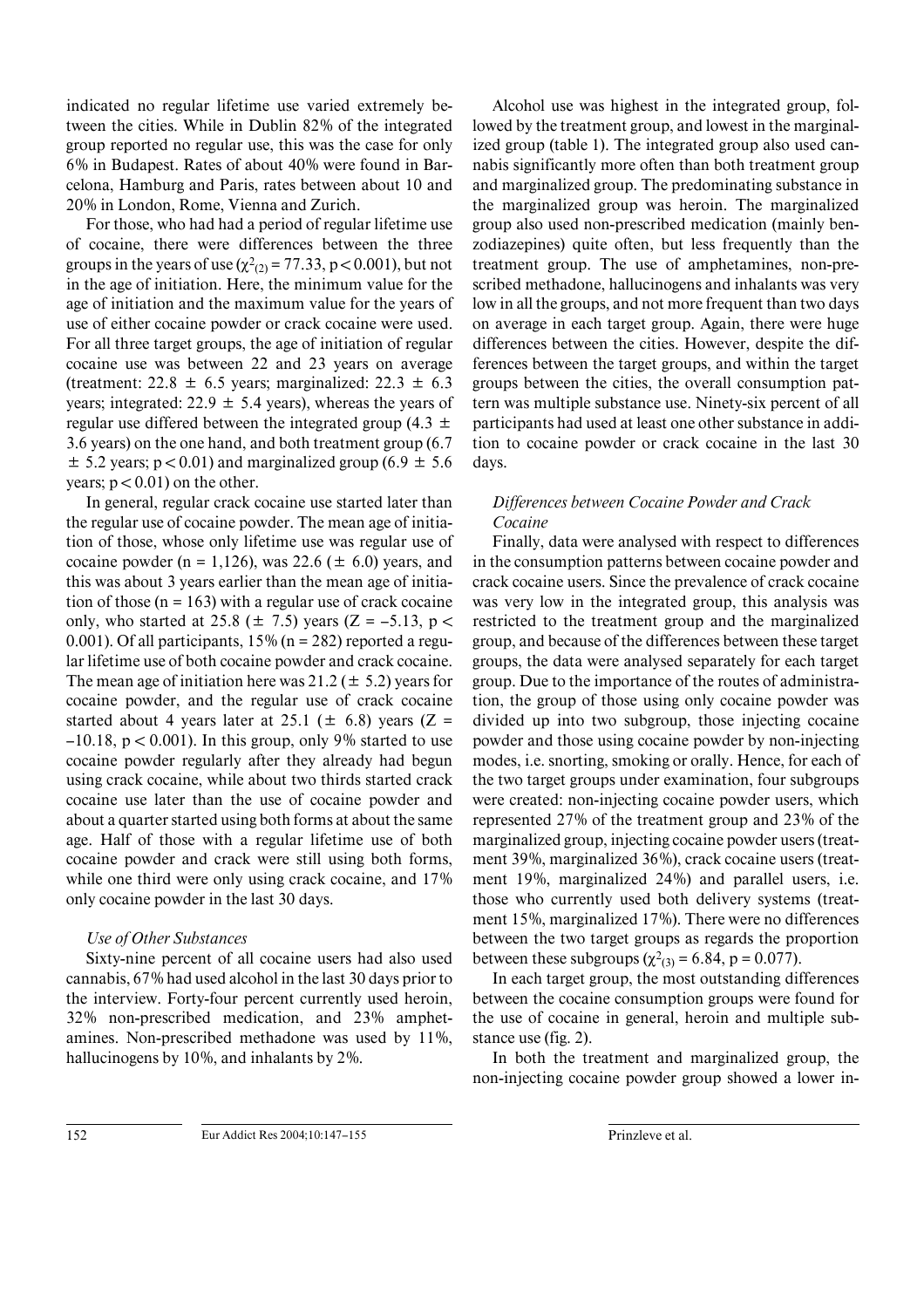

Fig. 2. Cocaine, heroin and multiple substance use: days with use in the last 30 days by cocaine consumption group for treatment and marginalized group. Cocaine refers to the maximum number of days with use of either cocaine powder or crack cocaine, multiple substance use to the number of days with use of more than one substance.

tensity ( $p < 0.001$ ) of cocaine, heroin and multiple substance use, compared to the three other groups, which at the same time showed similar pattern of use. The only exception was a higher heroin use in the injecting cocaine powder group compared to the crack cocaine group and the group of parallel users.

## **Discussion**

Within the framework of a multi-centre and multimethod study on treatment needs of cocaine users in Europe, data from 1855 cocaine users out of three different subgroups were gathered in nine European cities. The analyses presented in this paper outline the first evaluation of data concerning the current and lifetime use, and routes of administration of cocaine as well as the use of other substances, and the central focus was on the differences between the three subgroups on the one hand, and the differences between cocaine powder and crack cocaine, on the other.

In the group of socially integrated cocaine users, the majority was snorting cocaine powder, while crack co-

Patterns of Cocaine Powder and Crack Cocaine Use in Europe

caine only played a very marginal role in this group. Overall, nearly one third in this group had never used cocaine regularly, and currently about two thirds were using cocaine irregularly. Hence, compared to the two other groups, the integrated group showed the least problematic cocaine use. For the other two groups, i.e. for socially marginalized cocaine users and cocaine users in a specific addiction treatment, the results were at first sight quite similar. Despite statistically significant differences in the frequency of cocaine powder and crack cocaine use between both groups, these differences may not be clinically relevant, and no differences were found for the overall comparison of the routes of administration and the lifetime use of cocaine. These results seem to indicate that the distinction between these two target groups does not apply for cocaine use in general, and both groups more or less seem to belong to the same group of 'drug users'. But a closer look at the data for the different cities revealed marked differences between these two groups as regards the prevalence rates of cocaine powder and crack cocaine and the routes of administration.

When the different prevalence of crack cocaine was taken into account and the two forms of cocaine were not

Eur Addict Res 2004:10:147-155 153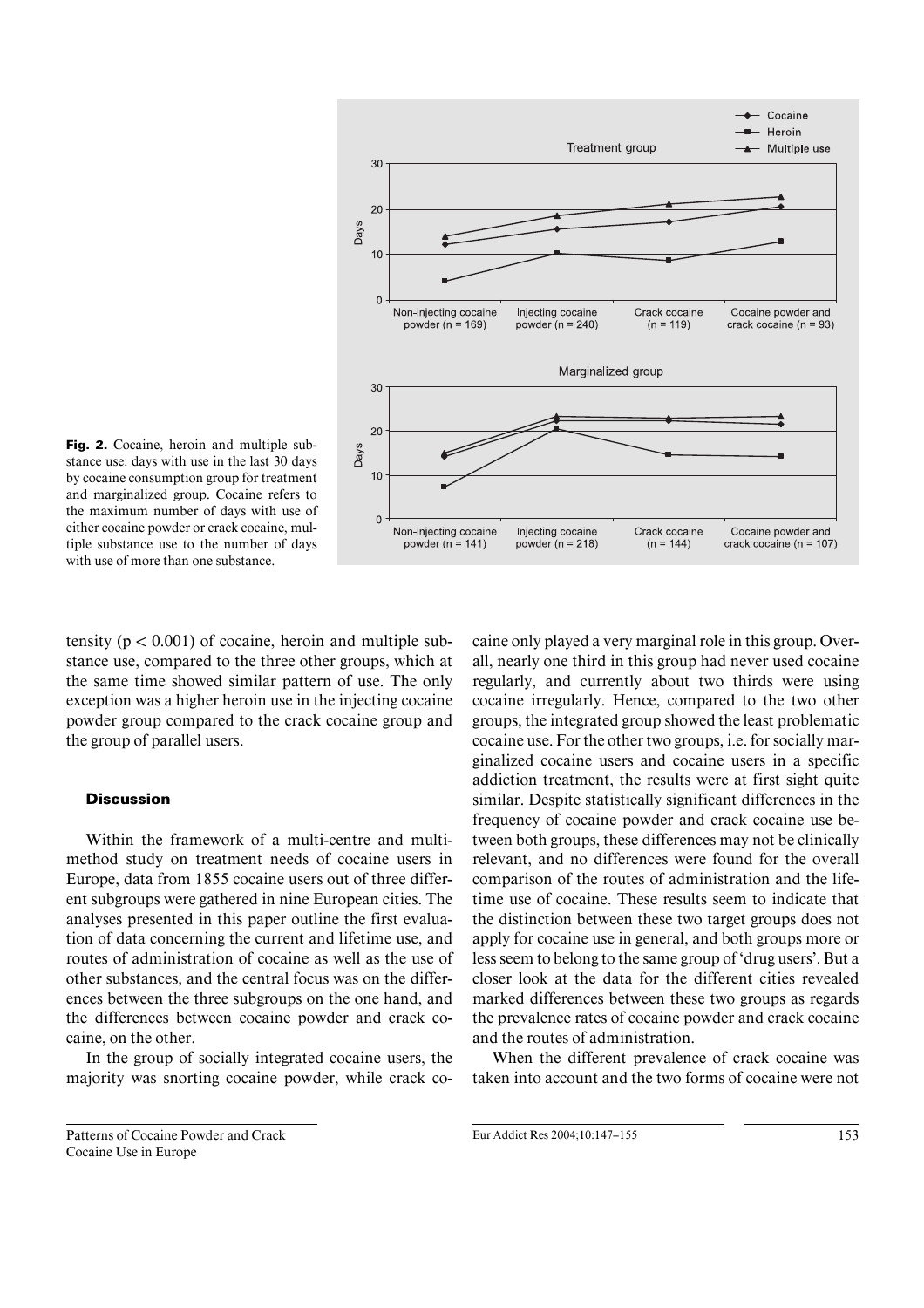separated, the differences between the treatment group and the marginalized group became more evident, indicating a clearly higher intensity of cocaine use in the marginalized group. As regards the routes of administration, the overall similarity disguised the marked differences between the cities, and the two groups, respectively, and the most important factor for injecting cocaine powder seems to be the use of heroin rather than belonging to the treatment group or the marginalized group. So, taking into consideration the use of cocaine in general, the use of heroin and the multiple substance use, the marginalized group showed the most problematic consumption pattern in terms of the highest intensity of cocaine use, the highest intensity of heroin use and of multiple substance use.

This is not to say that the treatment group's substance use data need no further considerations. The treatment group showed a substantial cocaine use, and to a lower degree and with differences between the cities, of other substances as well, which first of all indicates the need for a re-evaluation of their treatment. This was to be expected, considering that the treatment group was in fact in treatment because of their heroin use, and considering the evidence from the international literature which shows that cocaine use by methadone patients often compromises treatment [21–23].

Despite the differences between the target groups, and within the target groups between the cities, multiple substance use was the predominating use pattern. Even if alcohol was excluded from the analysis, only a minority had exclusively used cocaine. In contrast to the prevalence of multiple substance use, this issue is only seldom addressed in research. Although there is a growing awareness that the use of only one psychotropic substance is the exception and that multiple substance use is the rule, the respective theoretical and empirical knowledge is scarce, and there is an urgent need for research dealing with this topic [24].

As regards the differences between cocaine powder and crack cocaine, the data first of all indicates that considering the fear of an epidemic spread of crack cocaine as in the USA [25], the use of crack cocaine obviously has not spread into socially integrated user groups, and even within socially disintegrated groups seems to be restricted to some regions in Europe. Hence, the use of crack cocaine has to be considered on a local or regional level, which is confirmed by the results of other national studies showing that even within one country the use of crack cocaine is often restricted to some cities or regions [26–29]. In those European countries with a relevant prevalence of crack cocaine, cocaine powder was the 'earlier' form of cocaine,

and crack cocaine was introduced later. In line with this, in the present sample the use of crack cocaine started later, and only a minority of those with a history of using both forms started with crack cocaine. Currently, a small group was still using crack cocaine as well as cocaine powder, the majority of them either injecting cocaine powder and smoking crack cocaine, or smoking crack cocaine and snorting cocaine powder. Little is known about this group, its size and the reasons for using both forms by means of different routes of administration, since most studies – if at all – distinguish between cocaine powder and crack cocaine without presenting data concerning the parallel use.

The analysis of the patterns of use of different groups revealed that the consumption profiles of those who used crack cocaine as well as cocaine powder, those who used only crack cocaine and those who were injecting cocaine powder were quite similar, and differed from those who were using cocaine powder by non-injecting modes, with the latter showing a comparatively less problematic consumption pattern. This confirms the high importance of the routes of administration of cocaine powder, and at the same time shows that the dominating public discussion about the differences between cocaine powder and crack cocaine disguises the differences within the group of cocaine powder users.

Finally, there have to be some remarks concerning the sample strategy. While most of the results presented here are in line with the expected differences between the three target groups, others raise questions about the appropriateness of the distinction between them. This may be due to different situations in the participating cities, but it may also be a result of varying degrees of difficulties to recruit cocaine users for such a study, which may have lead to diverging recruitment strategies. Anyhow, future analyses of the data in hand will have to consider whether creating other subgroups is more appropriate to describe differences between cocaine users in Europe.

# Acknowledgement

This research project was financed by the European Commission (Contract QLG4-CT-2001-02301).